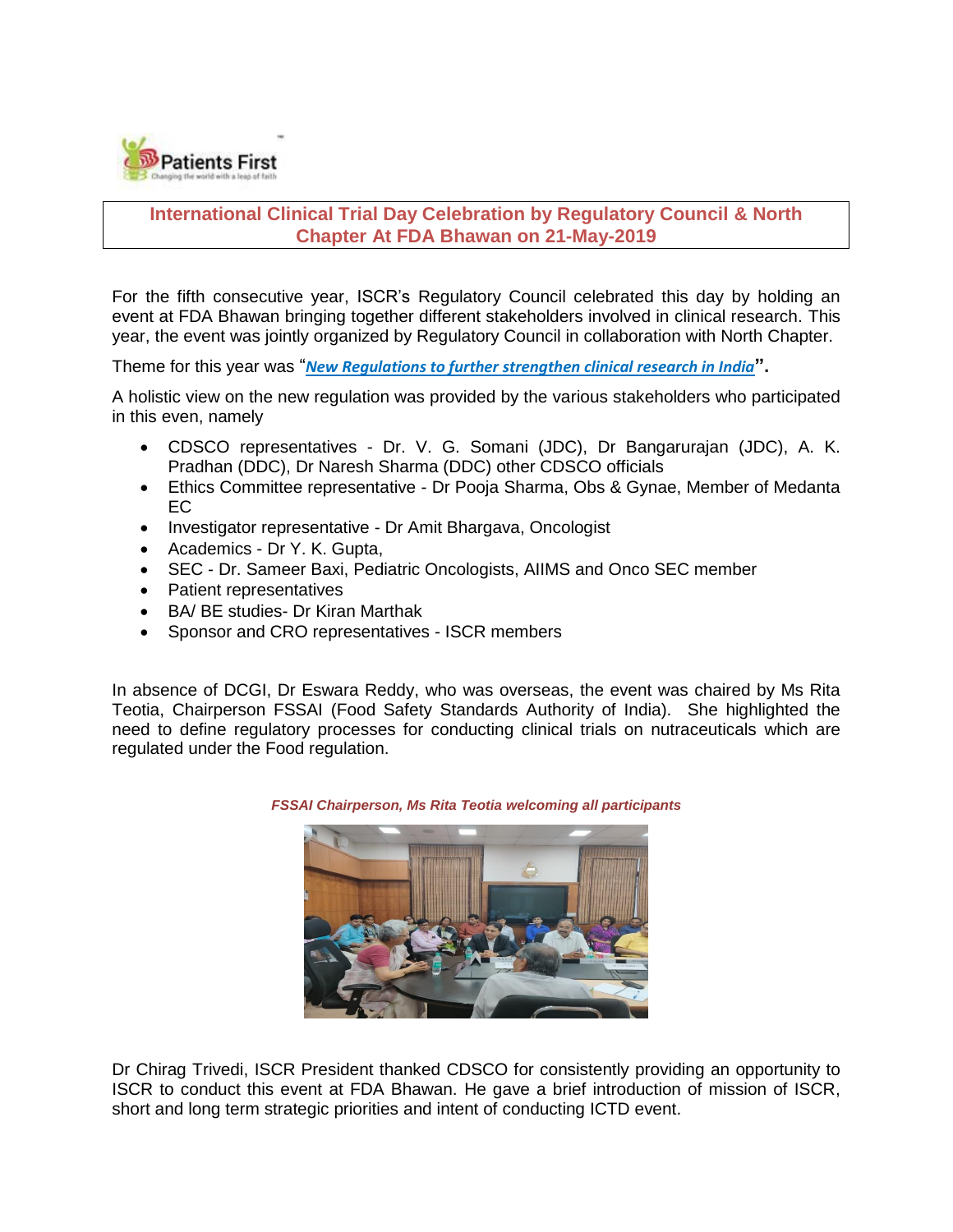The two patient representatives who were suffering from different types of cancer narrated their experience with clinical research and highlighted the benefits of participating in clinical trials. They also expressed the need for bringing in more innovative medicine to treat life threatening diseases for patient benefit.



*Patient sharing clinical trial experience Felicitation of patient : Ambassadors of clinical research*



Dr Suneela Thatte, ISCR Executive Council member gave a short presentation on clinical research updates on International front. She briefly described newer aspects such as eCRF, adaptive monitoring etc.

The highlight of the evening was the panel discussion which followed.

Panel discussion involved representatives from CDSCO (Dr Somani, A. K. Pradhan), Industry (Anirban Roy Chowdhury), Ethics Committee (Dr Pooja Sharma), Investigator (Dr Amit Bhargava), Academics (Dr Y K Gupta), SEC member (Dr Sameer Baxi), Dr Kiran Marthak (BA/ BE studies) and moderator (Dr Suresh Menon, ISCR executive council member). Theme of the panel discussion was "Impact of the revised Drug & Cosmetic Act/Rules to various clinical research stakeholders in India"

Important aspects discussed in panel discussion included :

- Overall feedback of the new CT Drug Rules from all stakeholders : Most of the feedback was positive and overall the new rules sent a good message to the global community to conduct more clinical research in India.
- Some major challenges faced by each stakeholder
- Few critical/grey areas that have still not been addressed in the new rules despite the FAQs which have been released.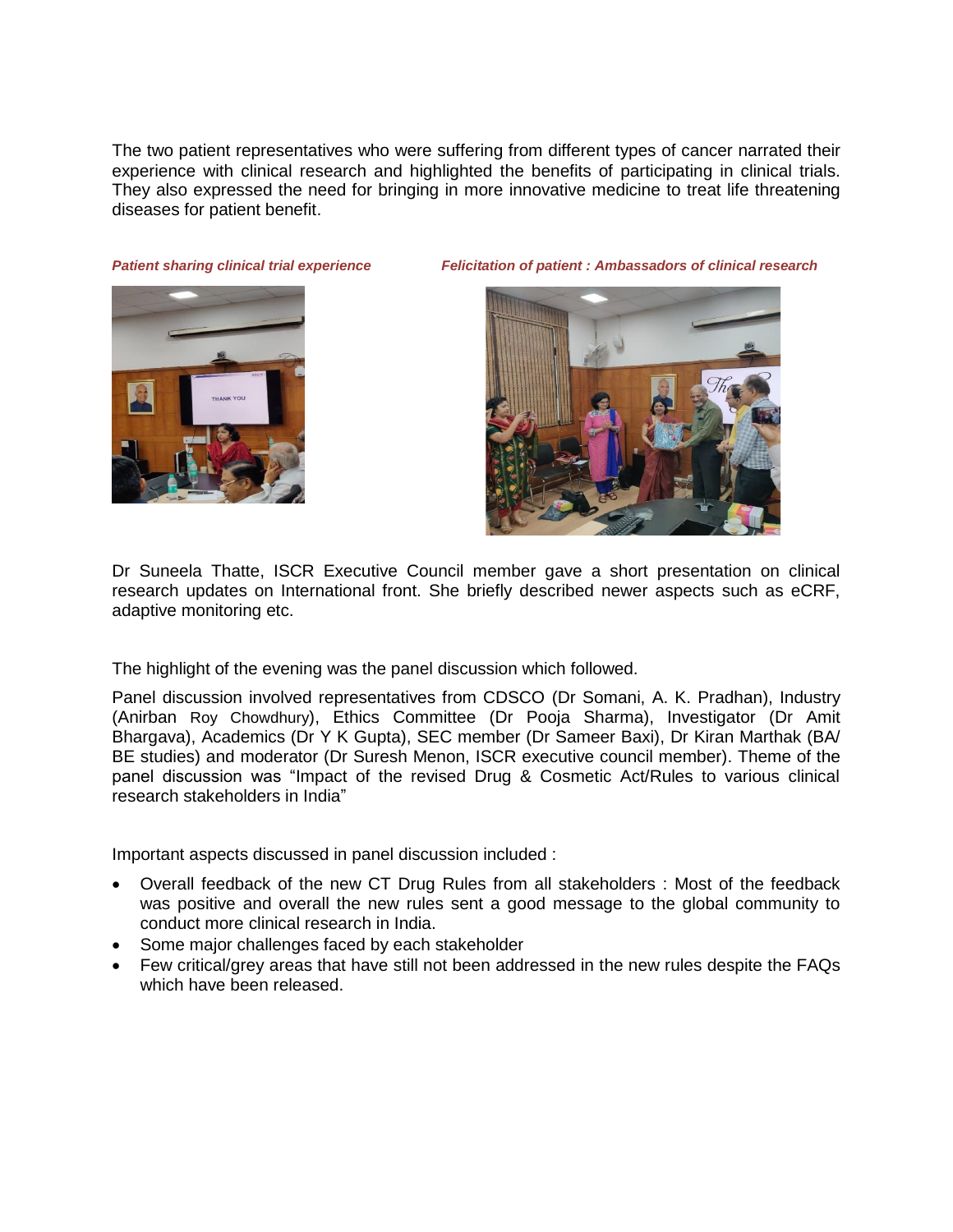

*An engaging Panel discussion*

It has always been ISCR's intent to ensure maximum participation by CDSCO officials in such events, and considering highly positive response in 2017 and 2018, this year too, a short quiz was conducted for all participants from CDSCO. The quiz had multiple choice questions related to clinical trial regulation, to make the event more interactive and enjoyable. CDSCO officials - Technical Officers, Drug Inspectors and Asstt Drugs Controllers participated in the quiz. Winners were announced at the end of the event and awards were distributed by various panelists.

*Congratulations to the Quiz Award winner*



Overall we had a good discussion and an insightful event. We are thankful to the CDSCO team, led by DCGI, Dr Eswara Reddy for their wholehearted participation and Dr Naresh Sharma, CDSCO, for his support in the organization of a memorable International Clinical Trials Day.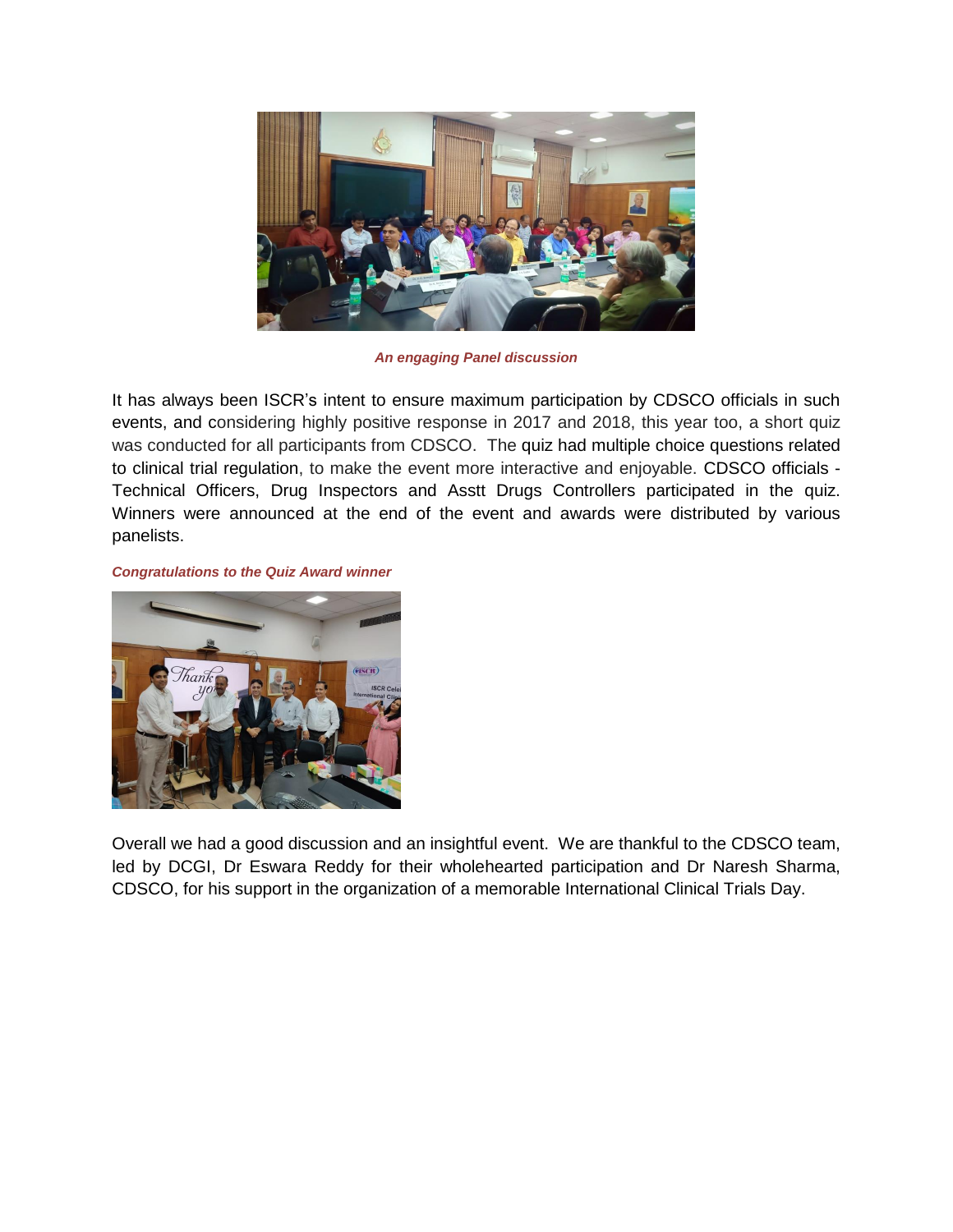*The team who made the event a great success*



*We all stand together for the success of clinical research*